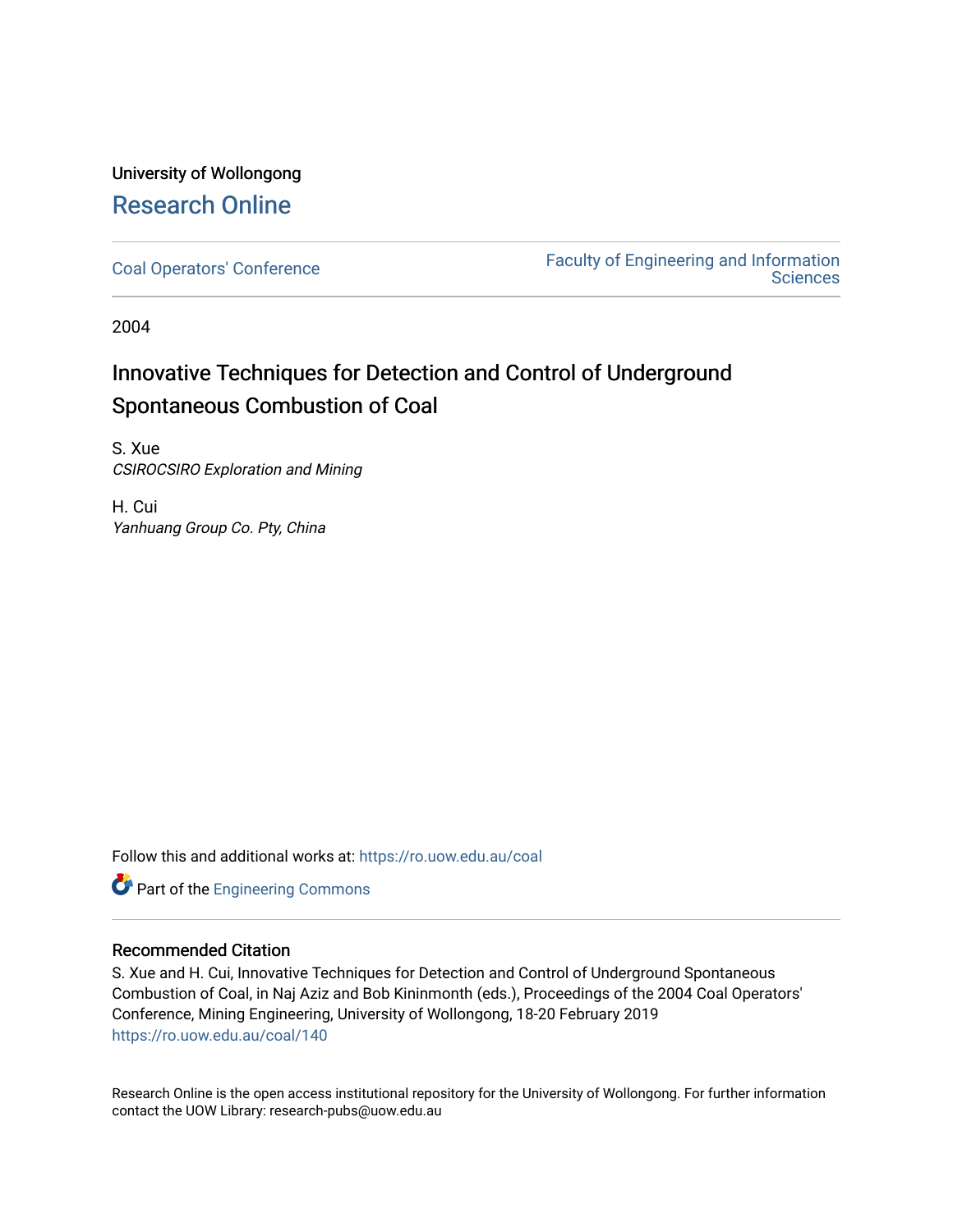## **INNOVATIVE TECHNIQUES FOR DETECTION AND CONTROL OF UNDERGROUND SPONTANEOUS COMBUSTION OF COAL**

### Sheng Xue<sup>1</sup> and Hongyi Cui<sup>2</sup>

*ABSTRACT:* In recent years, the frequency and intensity of spontaneous combustion of coal in Australian underground coal mines has shown worrying signs of increasing. To enhance spontaneous combustion management capabilities in the Australian coal industry, a study was undertaken to investigate three innovative techniques that have been successfully used in China. These three are the radon detection technique, the infrared technique and the colloid injection technique. The radon detection technique is for remotely locating the areas of underground spontaneous combustion from a surface location. The infrared detectio n technique is for locating the spontaneous combustion within a short distance. The colloids injection technique is for controlling spontaneous combustion after it is located. This paper describes these techniques including their principles, operations, applications in China, and applicability in Australia.

#### **INTRODUCTION**

Spontaneous combustion (sponcom) is a significant hazard in coal mines worldwide, including Australia and China. If not detected at its early stage and appropriate controls are not employed, sponcom can lead to fires, explosions, asphyxiation, loss of life, equipment and resources.

In China, more than 90% of the fires in coal mines are the result of sponcom. 54.9% of the state-owned coal mines and 29.1% of the locally owned coal mines are classified as sponcom prone mines. Every year, there are about 300 sponcom-induced fires in coal mines in China. It is estimated that sponcom of coal in mines consumes 100 million tonnes of coal each year. To overcome the problem of sponcom, Chinese coal mines, in cooperation with research institutes and universities, have put substantial manpower and financial resources to undertake the fundamental research. Their aim is to develop techniques for preventing, detecting, locating and controlling the sponcom, and to implement these techniques in the Chinese coal industry. These efforts have led to an increased understanding of sponcom, the development of a number of innovative techniques, and a substantial reduction of sponcom-induced fire hazards.

In Australia, sponcom has been and continues to be a major hazard of underground coal mining. Over the last thirty years there have been over 250 reported or recorded incidents of sponcom in New South Wales and Queensland. The economic and social costs to the Australian coal mining industry in particular are very high. As evidenced over the last couple of years, the frequency and intensity of sponcom in Australian underground coal mines is showing the worrying sign of increasing. How to deal with sponcom is one of the major focuses of the Australian coal industry and the relevant governmental agencies.

In 2002 CSIRO and Yankuang Group Corporation in China agreed to undertake a study to investigate a number of innovative techniques developed and used in China for preventing, detecting, locating and controlling sponcom of coal (Xue and Cui, 2003). The applicability of these techniques in Australian coal mines were also investigated. The techniques selected for investigation include radon detection technique, infrared detection technique and colloid injection technique.

l

<sup>1</sup> CSIRO Exploration and Mining, Qld

Yanhuang Group Co. Pty, China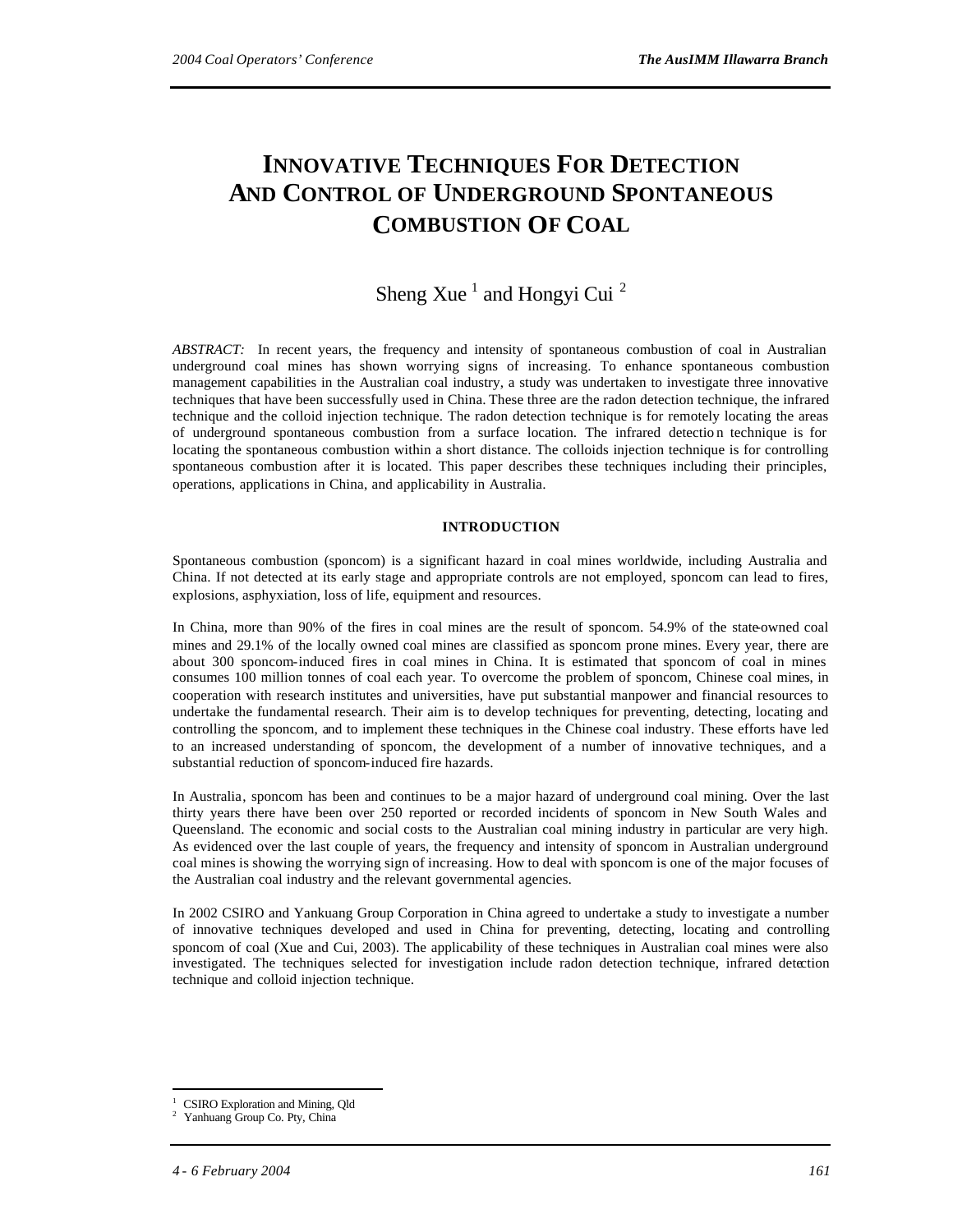#### **RADON DETECTION TECHNIQUE**

#### **Principle**

In radioactive processes, particles or electromagnetic radiation are emitted from the nucleus. The most common forms of radiation emitted have been traditionally classified as alpha (α), beta (β), and gamma ( γ) radiation. The radioactive decay will change one nucleus to another if the product nucleus has a greater nuclear binding energy than the initial decaying nucleus. The difference in binding energy (comparing the before and after states) determines which decays are energetically possible and which are not. The excess binding energy appears as kinetic energy or rest mass energy of the decay -products. The energy emitted in the radioactive decay can be detected, measured and used as information to determine the concentration of the nucleus, its decay mode as well as its other properties. This is the principle of nuclear-based detection techniques.

U-238 is a common rare element in rock strata, as is its decay product Rn-222 (radon) and radon progeny. Radon has a strong diffusion ability. Activated carbon, silica gel, polyethylene and some other materials can easily adsorb radon and its progeny. This property enables radon and its progeny to be easily collected from the surface with a container coated with these adsorbents and analyzed. Experimental test data show that when the coal is heated up, the emanation rate of radon from overlying strata will increase. This relationship, combined with radon radioactive and its unique properties form the fundamental principle of radon-based detection techniques for coal sponcom.

#### **Operation and Analysis Procedures**

The operation and analyzing procedures with the radon detection technique are described below.

- Designing surface measurement grid. Firstly deciding the survey area underground and then selecting the surface area right above the underground area to be investigated. This is followed by design of surface measurement points. The measurement point spacing can be 5 m, 10 m, 15 m, or 20 m depending on requirements of site conditions.
- Placing test cups. An auger machine can be used to dig the holes. The hole is 30 cm in diameter and 30-40 cm in depth. Once the hole is dug, an alpha test cup (Figure 1) is placed in the hole upside down.
- Analyzing the cups. The cups are buried in the holes for at least 4 hours. The alpha cup is then recovered and inserted into a CD-1 radon detector for testing (Figure 1). The CD-1 radon detector shows counts per minute reflecting the concentration of radon and its progeny.
- Processing test data. A program is used to process the test data. It produces a 3D map of abnormal CPM values, and the location of "high-temperature" area(s) (Figure 2).

#### **Characteristics**

- It can remotely locate abnormal temperature areas. Its accuracy for locating the sponcom center is 90 %. Detection depth is up to 800 m.
- It is of high suitability, low cost and easy to operate.
- It has a high reliability and is largely unaffected by external factors.

#### **Applications**

The radon detection technique has been used in more than 25 underground coal mines in China with great success. For example, the coal seam in Caili mine is prone to sponcom. The mine had 40 cases of sponcom from 1967 to 1997. Efforts to control sponcom had been hampered by not knowing the exact location of sponcom. The radon technique has been used in LW2334, LW2349 and LW2313. An area of 66,000 m² was surveyed and locations of sponcom were detected with this technique.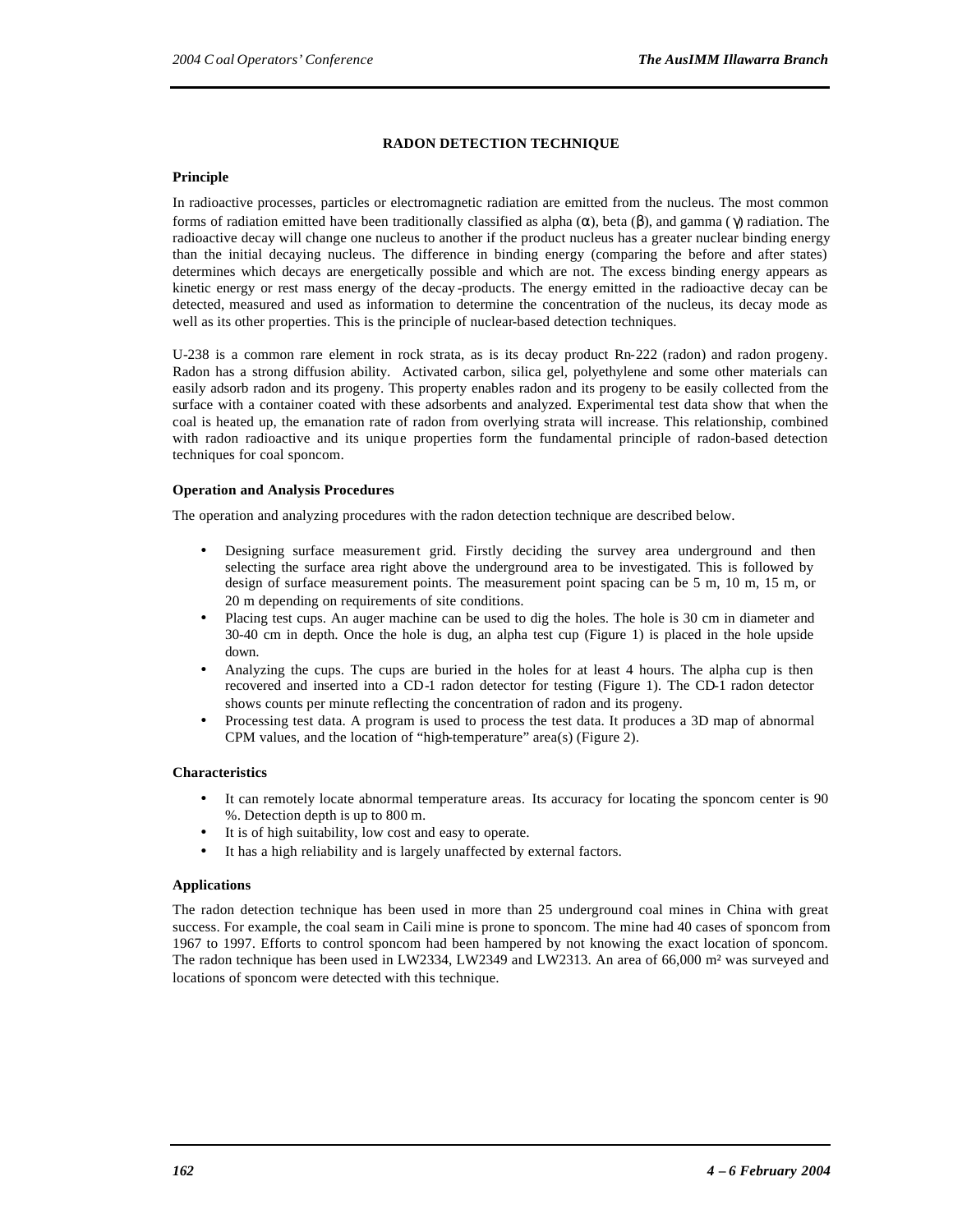

**Fig 1 - Alpha cup and CD-1 radon detector**



**Fig 2- Hot spots detected with the radon technique**

#### **INFRARED DETECTION TECHNIQUE**

#### **Principle**

All warm (warm defined as being above 0 Kelvin in temperature) objects' atoms, molecules, and electrons are always in motion, vibrating and radiating (emitting) infrared waves, forming in infrared radiation field. As the object's temperature increases, the intensity of the radiation increases. The radiation field can be characterized by its energy, momentum, direction and other information. Like any other objects, a coal seam is also emitting infrared waves. If there is a sponcom in the coal seam, this should be reflected in the characteristics of its infrared radiation field. The infrared radiation field can be used to determine the existence of the sponcom and its extent through establishing the relationship between the field and its source and monitoring the characteristic change of the field.

#### **Operation and Analysis Procedures**

The operation and analyzing procedures of the infrared detection technique are described below

- Layout of measurement points. Measurement stations are set along the gateroad to be surveyed. Each measurement station covers a number of adjacent measurement points in the ribs, roof and floor (Figure 3).
- Field Measurement. An infrared detector is used to measure the strength of the energy field of infrared radiation and surface temperatures of the measurement points. If a zone of abnormal strength is recorded, then repeated measurements in that zone are undertaken.
- Data Analyses. A program is used to process measurement data. The program has three main functions: (1) graphic outputs of strength profiles of infrared radiation, (2) identifying any abnormal strength of radiation caused by sponcom, and (3) determining the position and temperature of the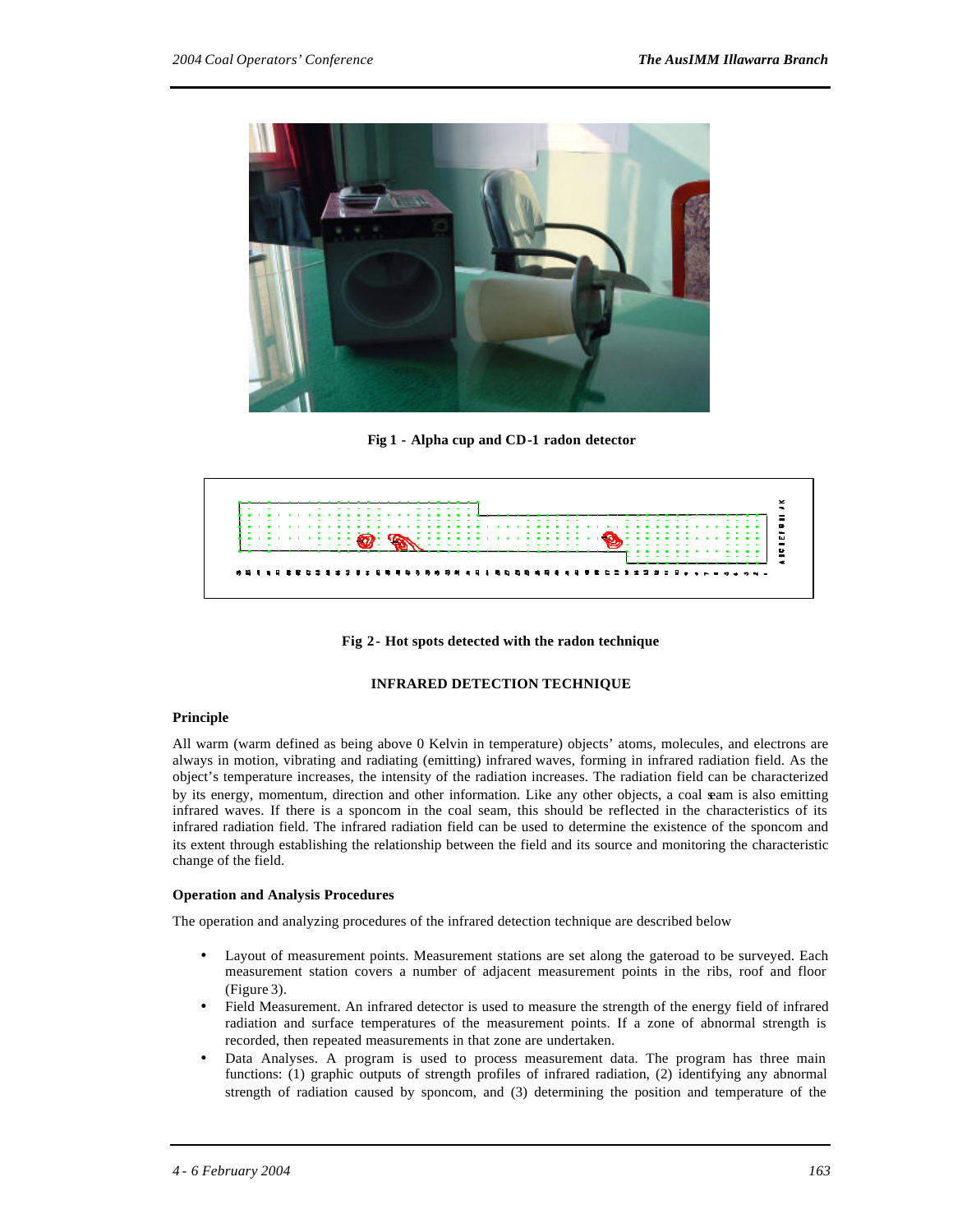coal strata.

Measuren station A A points A - A

sponcom by the inverse calculation of heat conduction based on the heat conduction mechanism of

**Fig 3 - Schematic layouts of measurement stations and points with the infrared technique**

#### **Characteristics**

- It is remote and requires no direct contact to detect sponcom of coal.
- Maximum detection depth of 10 m in a coal pillar
- 90% accuracy for detecting the location of a sponcom
- It can detect a coal sponcom with temperature at  $130^{\circ}$  C and above
- Suitable for detecting "hot spots" in coal pillars and areas adjacent to roadways

#### **Applications**

The infrared technique has been successfully used in about a dozen underground coal mines in China for locating coal sponcom. For example the coal seam in Baodian mine is prone to sponcom. This technique was used to detect the suspected heating spots in the coal pillar and roof of two roadways in longwall #5308. A total of 1140 measurement points were selected along the 1900 m long roadway and two heating spots in the roof were successfully detected with this t echnique (Figure 4).



**Fig 4 - Hot spots detected in LW#5308 of Baodian mine with the infrared technique**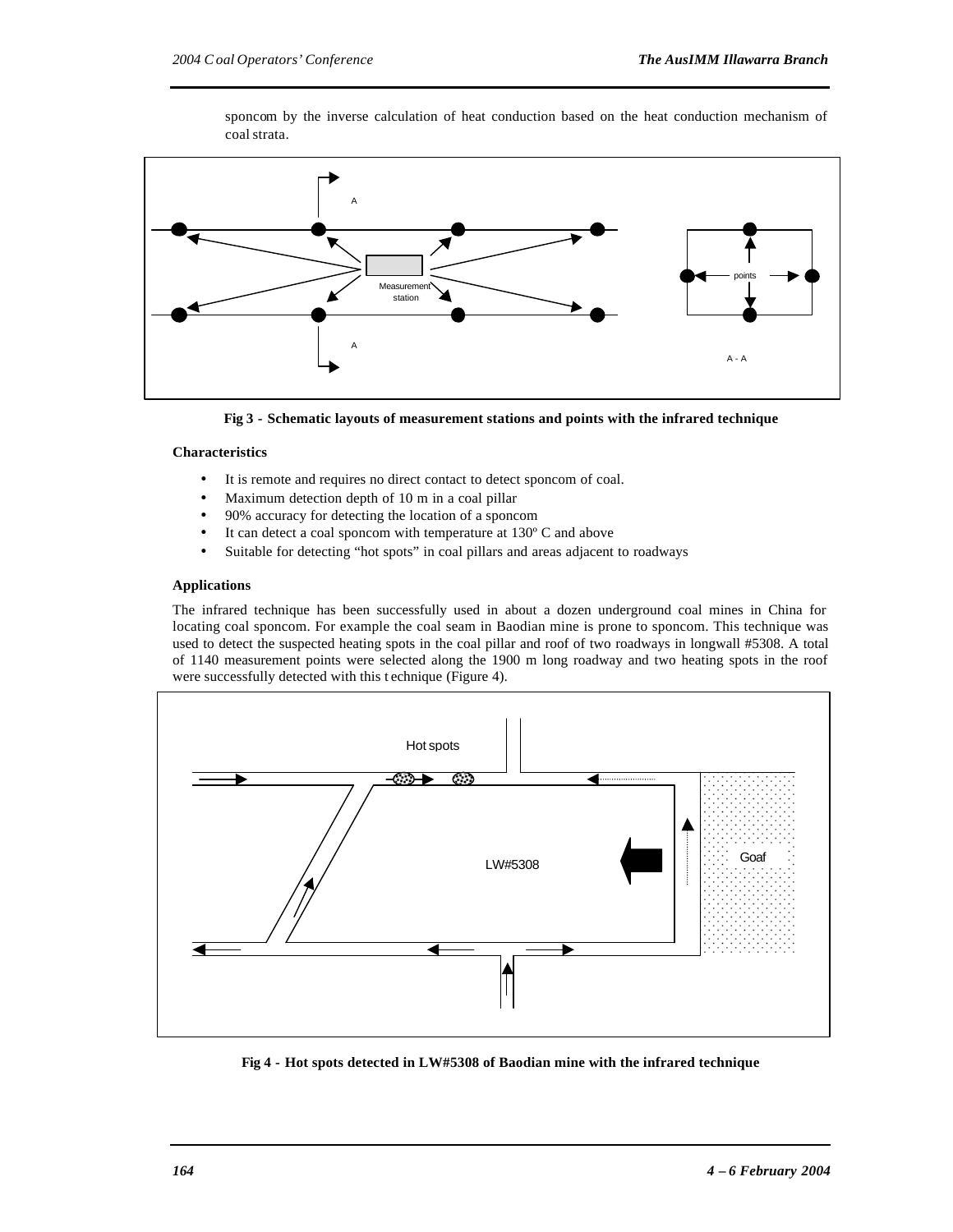#### **COLLOID INJECTION TECHNIQUE**

#### **Types and Characteristics of Colloids**

Colloids developed for the control of sponcom can be broadly divided into three categories: gels, large molecule colloids and compound colloids. The gels consist of a base material, an additive for fast gelatinization, and water. The large -molecule colloids are composed of large-molecule materials and water. Adding some additives for enhancing mechanical strength in the gels or large -molecule colloids makes compound colloids.

#### **Operation systems**

Two systems have been developed for the colloid injection technique for sponcom control: an undergroundbased system suitable for controlling small-scale sponcom and a surface-based method suitable for controlling large-scale sponcom. The main equipment used in the underground-based system includes a movable colloid mixer and pumping station. Required materials are fed into the st ation and mixed to make the colloid and then pumped into the area of sponcom via pipelines. Figure 5 shows the flow chart of the system.



#### **Fig 5 - An underground-based system for colloid injection**

To control large-scale sponcom, a surface-based system should be used. A surface-based mixer blends base materials with water. A pipeline is then used to deliver colloids from surface to underground, the pipeline is connected to a number of borehole drilled from underground workings into the area(s) of sponcom. A small mixer and pumping station located underground is used to mix water with the additive for fast gelatinisation and pump the mix into the pipeline. Figure 6 shows the flow chart of the system. The system is capable of delivering 30-100 m³/h of colloids into sponcom spots.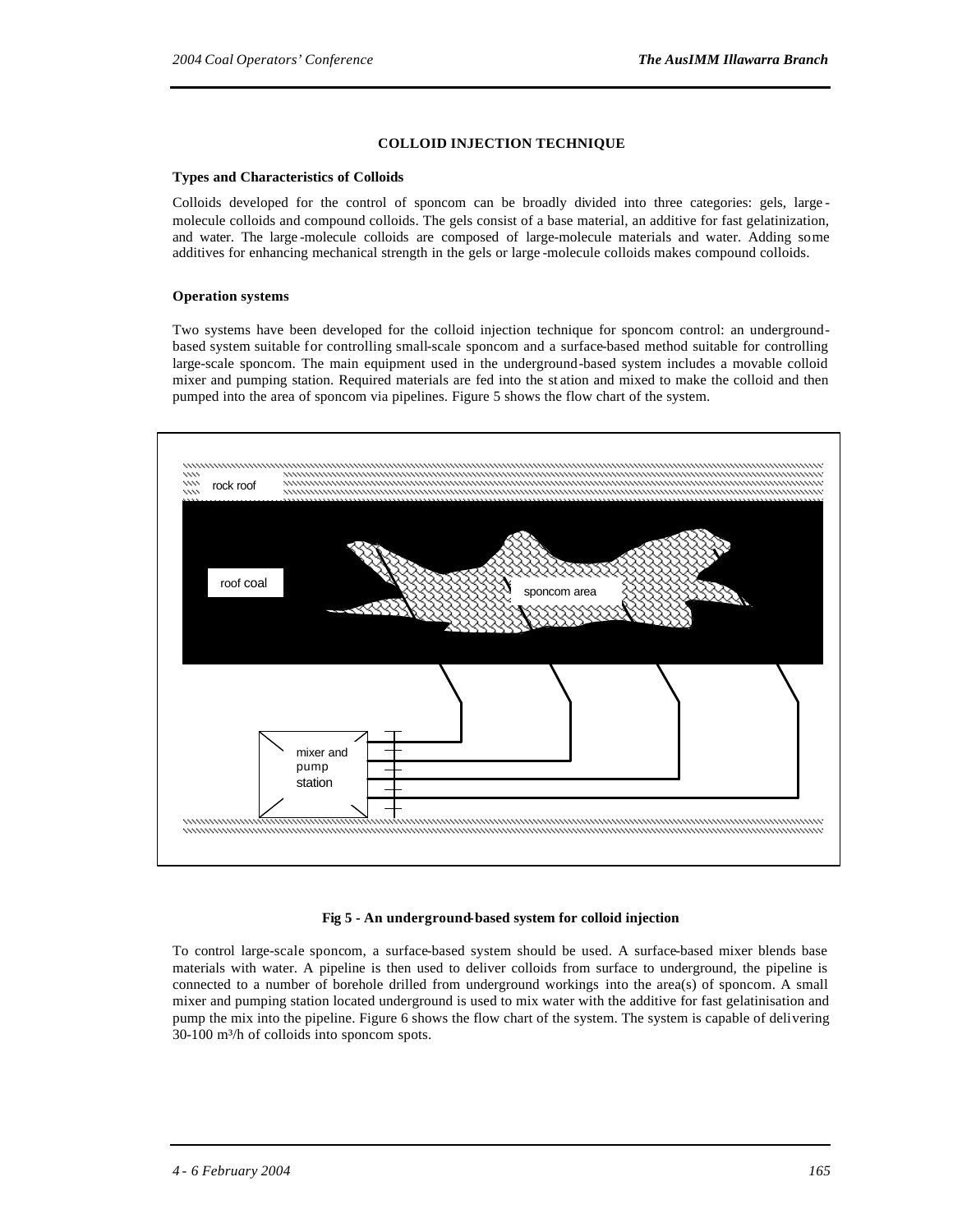

**Fig 6 - A surface-based system for colloid injection**

#### **Characteristics**

- Speedy control of sponcom. For a small-scale sponcom in a coal pillar it may take only a few hours to control, even for a large -scale sponcom in goaf it may take a couple of days at maximum.
- Colloid can be solidified in fragmented coal, resulting in the blockage of leakage passes and hence stopping poisonous gases flowing out from the passes. At high temperatures a colloid gives off a very small amount of water steam (unlike water injection technique) and therefore there is no possibility of explosion of water gas and no risk of injuries resulted from high temperature water steam.
- To date there has been is no reoccurrence of sponcom in an area treated with colloid.

#### **Applications**

The colloid injection technique has been successfully applied to control about 100 cases of coal sponcom in Chinese coal mines. For example, in March 1993, sponcom occurred in longwall face #11501 of Wangcun mine. Sponcom occurred in a large goaf area immediately behind chock #9 to chock #13. Several control techniques including ventilation pressure balancing, water injection and slurry injection were used with no success. As a last attempt to avoid sealing of the face the colloid injection technique was applied. The area was injected with 100 m<sup>3</sup> gel, and sponcom was controlled.